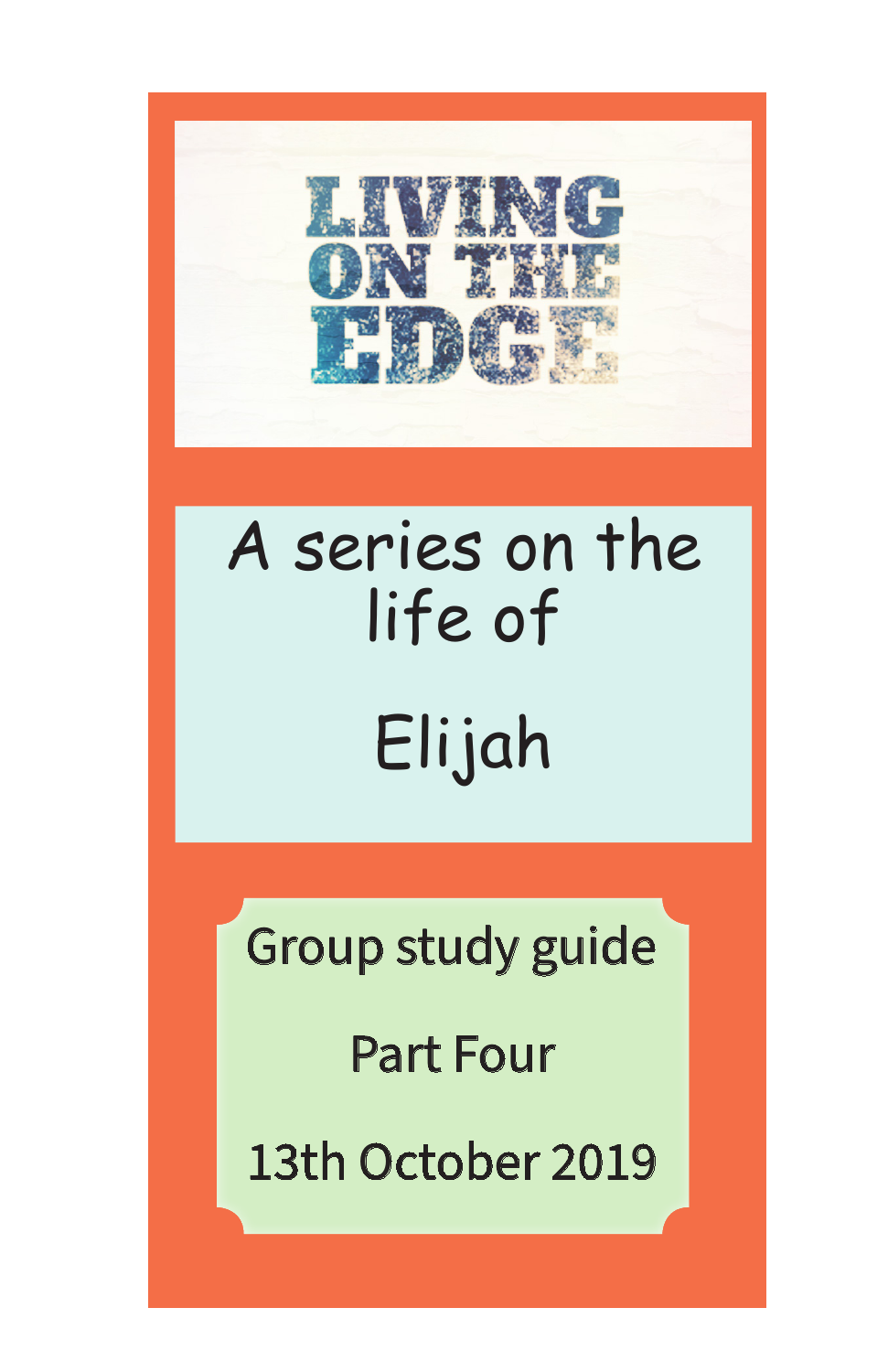

All of us have experienced the sensation of having a foreign object in our shoes, it is annoying, and we stop and remove it before it causes any damage, because if we leave it in there pretty soon we will be walking with a limp. The same is true spiritually speaking, except often we ignore the irritant and limp along the best we can. This study will look at some of the things which keep us "Limping along and how to remove them

In the fourth part of this series, Elijah has returned to Israel from hiding in Zarephath, and he has allowed himself to be found by King Ahab's steward Obaidiah, who sends Ahab to meet Elijah. Ahab greets Elijah as the "troubler of Israel," and Elijah retorts it is not him but Ahab who is troubling Israel. How will this stalemate be resolved?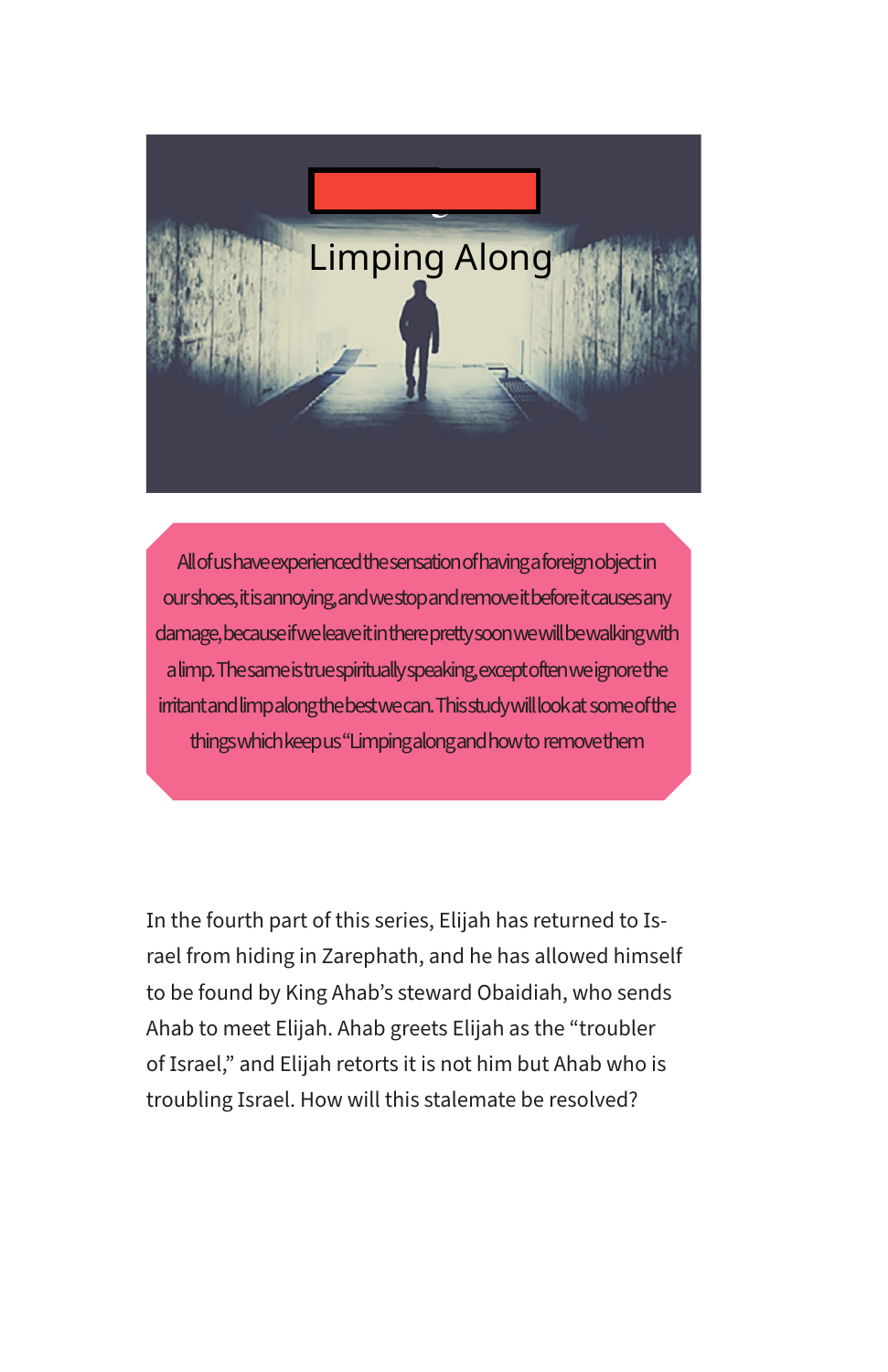*Now therefore send and gather all Israel to me at Mount Carmel, and the 450 prophets of Baal and the 400 prophets of Asherah, who eat at Jezebel's table."*

 *20 So Ahab sent to all the people of Israel and gathered the prophets together at Mount Carmel.*

 *21 And Elijah came near to all the people and said, "How long will you go limping between two different opinions? If the LORD is God, follow him; but if Baal, then follow him." And the people did not answer him a word.*

 *22 Then Elijah said to the people, "I, even I only, am left a prophet of the LORD, but Baal's prophets are 450 men.*

 *23 Let two bulls be given to us, and let them choose one bull for themselves and cut it in pieces and lay it on the wood, but put no fire to it. And I will prepare the other bull and lay it on the wood and put no fire to it.*

 *24 And you call upon the name of your god, and I will call upon the name of the LORD, and the God who answers by fire, he is God." And all the people answered, "It is well spoken." 25 Then Elijah said to the prophets of Baal, "Choose for yourselves one bull and prepare it first, for you are many, and call upon the name of your god, but put no fire to it."'*

*26 And they took the bull that was given them, and they prepared it and called upon the name of Baal from morning until noon, saying, "O Baal, answer us!" But there was no voice, and no one answered. And they limped around the altar that they had made. 27 And at noon Elijah mocked them, saying, "Cry aloud, for he is a god. Either he is musing, or he is relieving himself, or he is on a journey, or perhaps he is asleep and must be awakened."*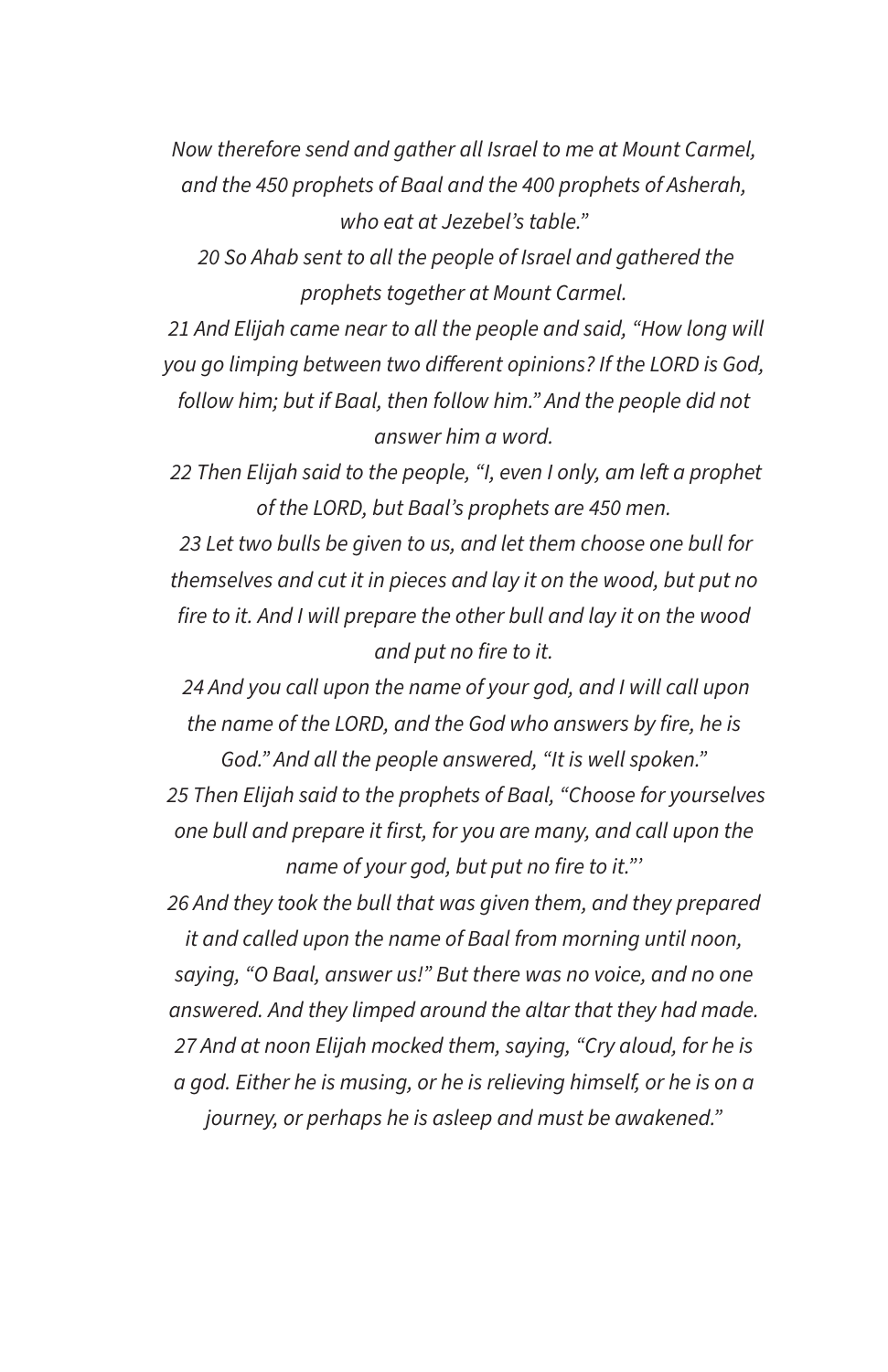*1 28 And they cried aloud and cut themselves after their custom with swords and lances, until the blood gushed out upon them.*

 *29 And as midday passed, they raved on until the time of the offering of the oblation, but there was no voice. No one answered; no one paid attention.*

(1 Kings 18:19-29 ESV)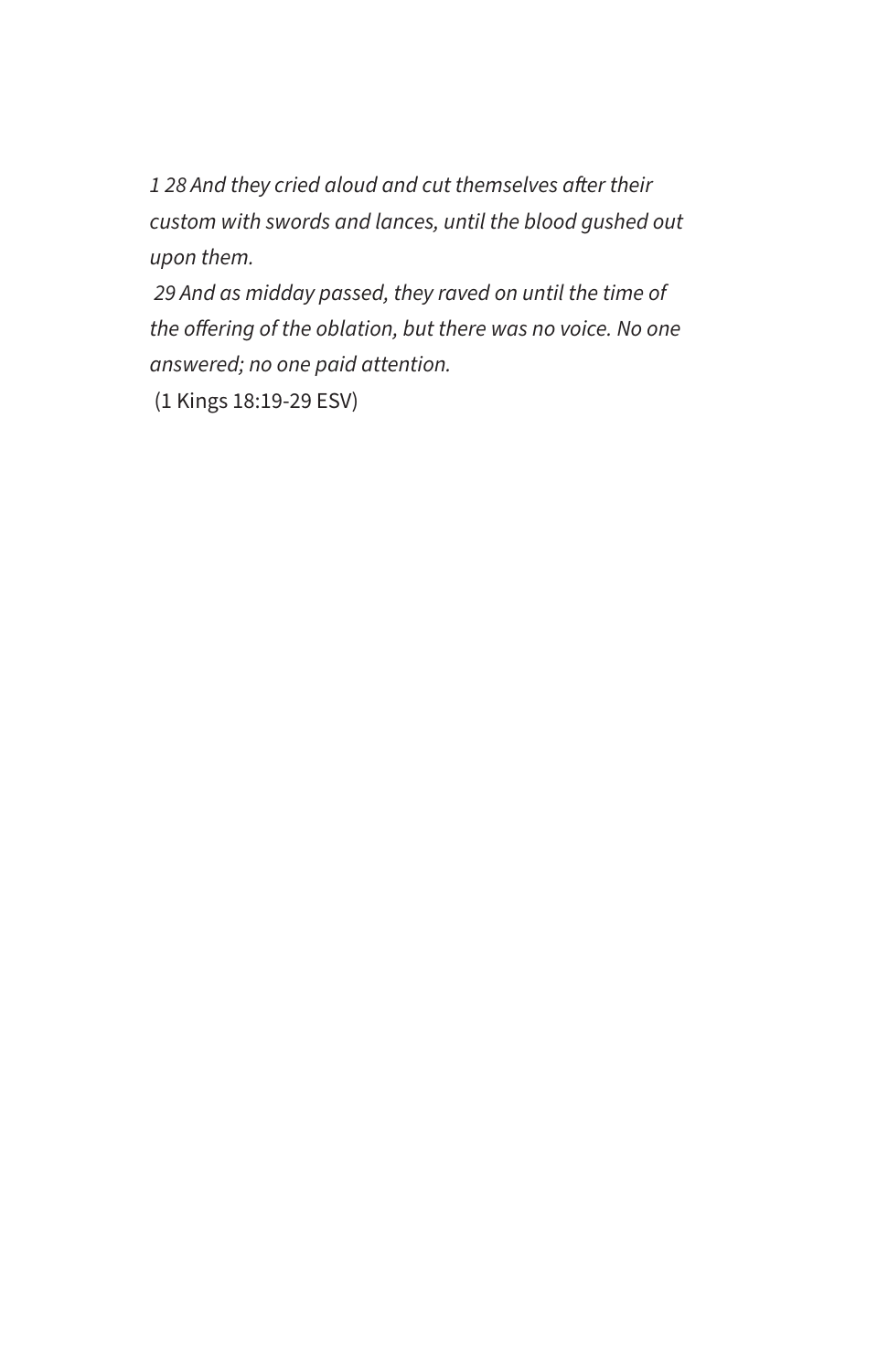#### **Commentary**

This contest takes place on Mt Carmel, which is actually a range of mountains rather than a single peak. Most likely the contest took place at the bottom rather than the top, as summit was considered holy ground which was off limits to anyone but the priests.

Fire is seen as an indication of the presence of God, (think of the burning bush with Moses), so by asking for fire, Elijah and the prophets of Baal are asking their respective gods to make themselves known with an appearance.

As we know here in Central Oregon, fire is connected with lightening, and as Baal was considered the storm god, then if he is truly a god, directing a bolt of lightning to light the sacrifice should be no problem.

Fire also represents the acceptance of the sacrifice, that by sending fire down from heaven the deity would show his approval of what had been offered.

The term "limping along" is used in two different ways. The Hebrew word can be used to refer to the bough of a tree, thus tree limbs which have been cut down and used as crutches to help support a person walking. As the person "hobbles" along, they sway from side to side, and likewise the people are swaying from side to side; one minute worship Yahweh and then the next moment Baal.

Lastly the prophets of Baal have Jezebel as their patron, not Ahab, he is as uncommited as his people, except for the pressure and influence exerted on him by his wife.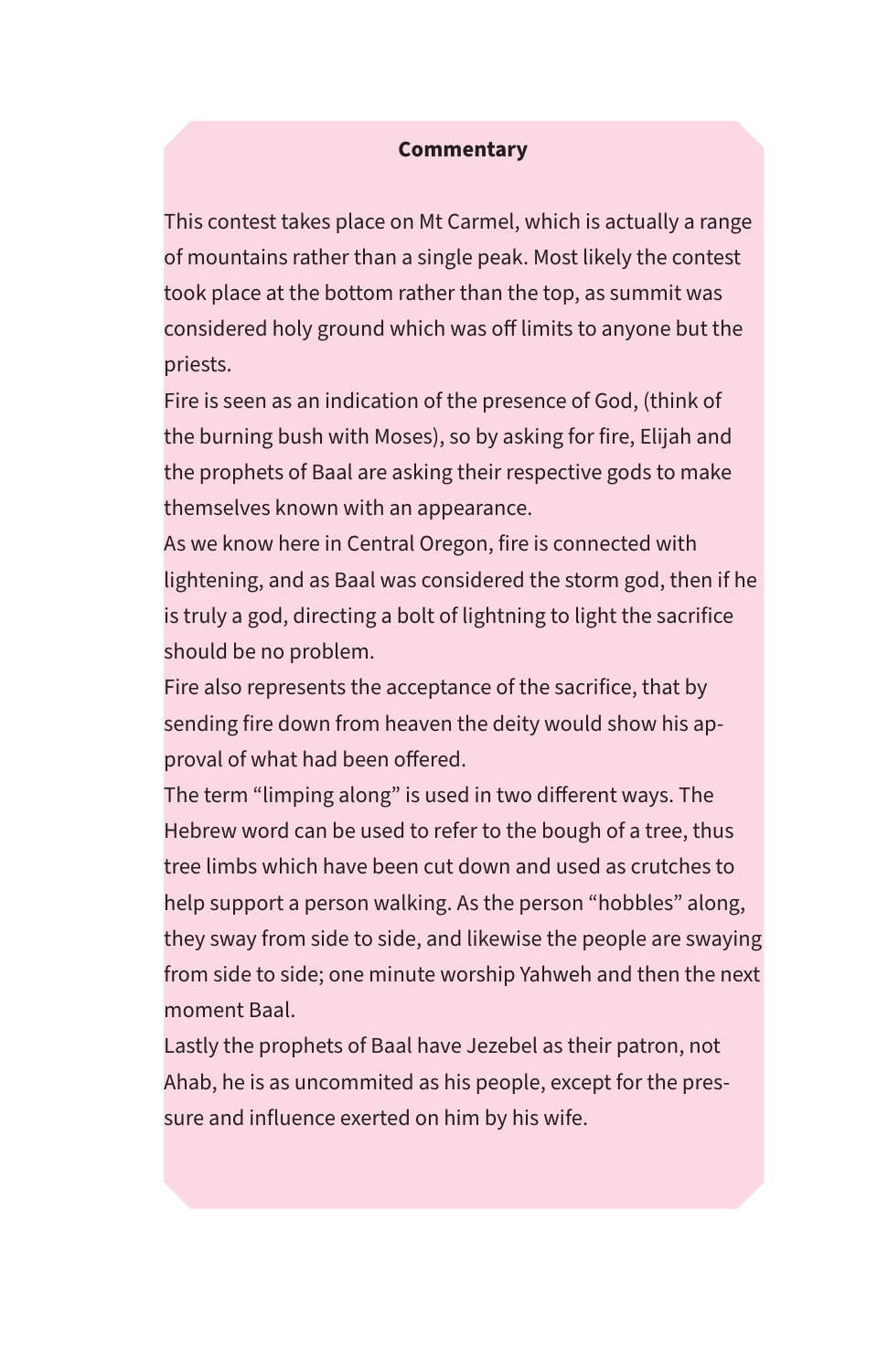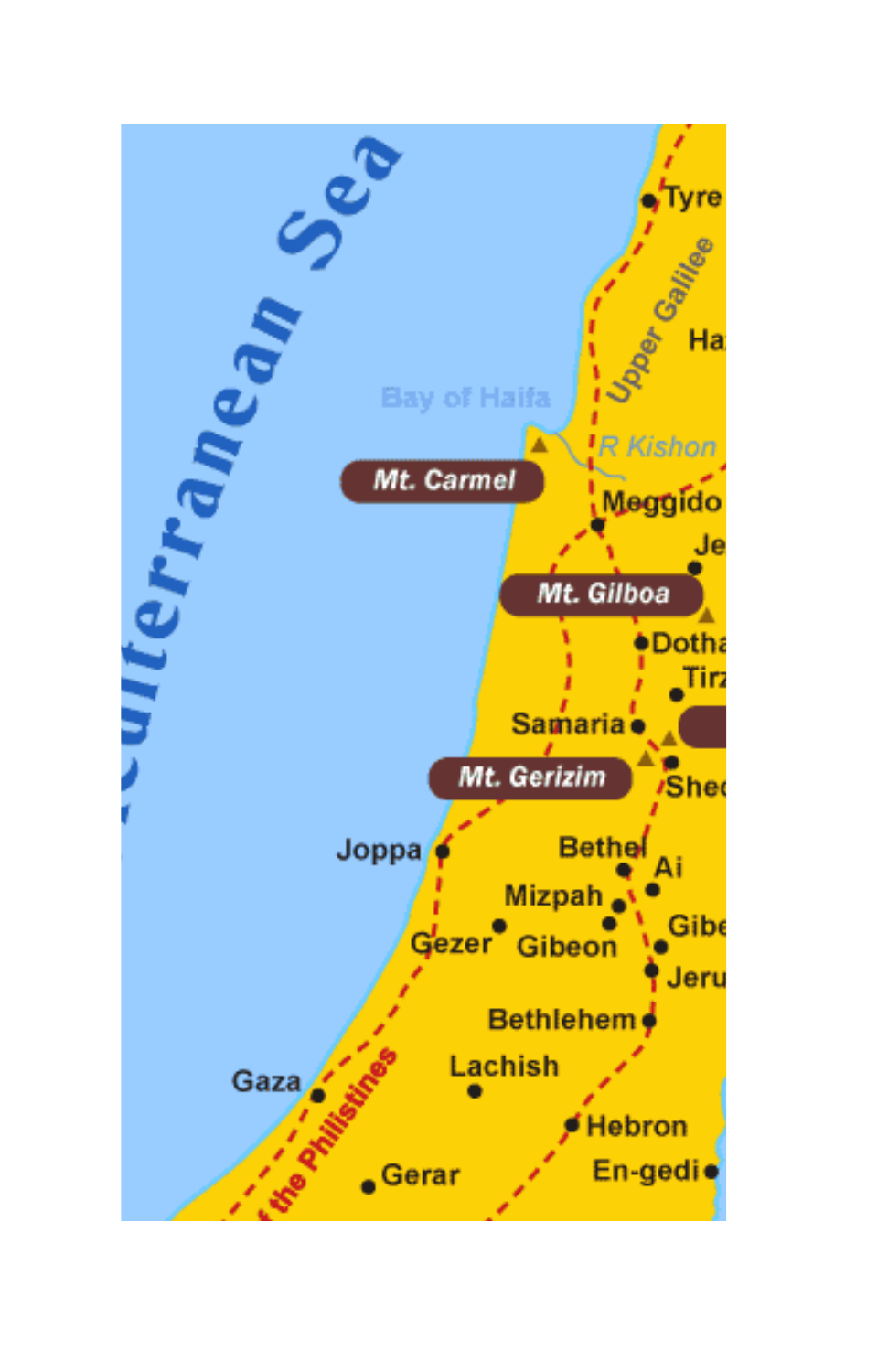## **Group Study**

 Start this week's group by reviewing your responses to last week's study, how you applied them during the week, what you discoverved as you applied them. What were the successes and difficulties, and where adjustments will you need to make?

Have you ever got into a contest with someone trying to prove your worldview is true and their isn't?

What kind of proof would they need convincing of before accepting your worldview and viceversa?

Can you categorically prove to someone God is God?

If you were to arrange a competition to prove the reality of God what would you ask God to do?

Elijah was outnumbred by the prophets of Baal 450:1, and yet he was so confident of winning that he was quite willing to let them go first. Are you confident enough in God, to let someone have their say before you have yours?

Elijah asks the people how long they will go "limping along?" In other words these people are supposed to be following God whole heartedly and yet are chosing to waver back and forth between relying on God and Baal. They can't decide who to follow! Why do you think people have such a hard time making a choice of who to follow?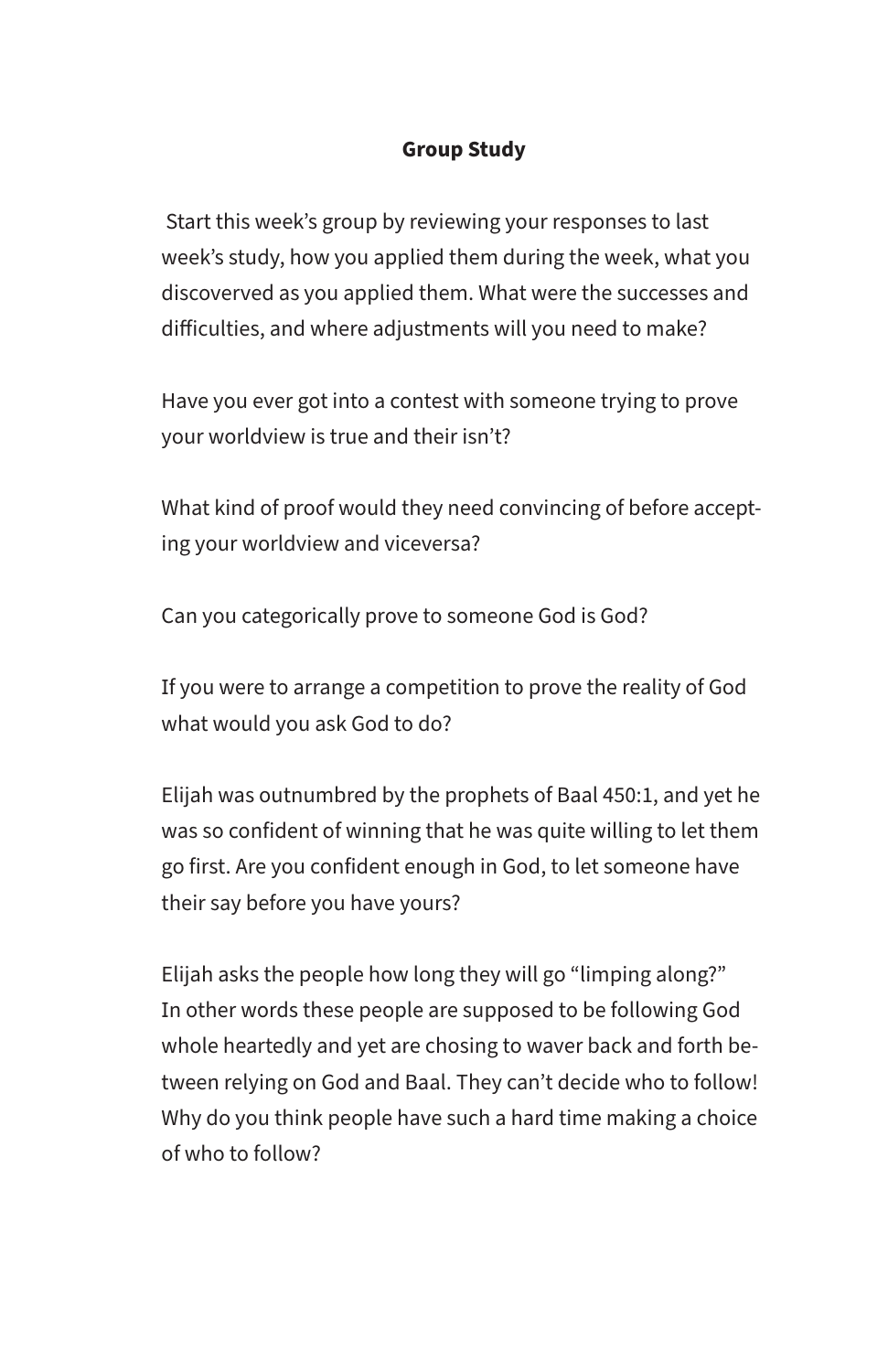#### BOOK AUTHOR

We live in a society full of choices, how do you think our consumeristic attitude effects how we walk in the way of the Gospel? Trevin Wax in his book the "Counterfeit Gospel" lists the following ways we try to impinge our choices on the Gospel. Discuss. **Therapeutic Gospel:** Sin robs us of our sense of fullness. Christ's death proves our worth as humans and gives us power to reach our potential. The church helps us find happiness.

**Formalist Gospel:** Sin is failing to keep church rules and regulations. Christ's death gives me an agenda, so I can begin to follow the predescribed forms of Christianity.

**Moralist Gospel:** Our big problem is sins (plural) and not sin (nature). The purpose for Christ's death is to give us a second chance and make us better people. Redemption comes through the exercise of willpower with God's help.

**Judgmentless Gospel:** God's forgiveness does not need to come through the sacrifice of His Son. Judgment is more about God's goodness, not the need for human rebellion to be punished. Evangelism is not urgent.

**Social-Club Gospel:** Salvation is all about finding fellowship and friendship at church. The gospel is reduced to Christian relationships that help us enjoy life.

**Activist Gospel:** The kingdom is advanced through our efforts to build a just society. The gospel's power is demonstrated through cultural transformation, and the church is united around political causes and social projects.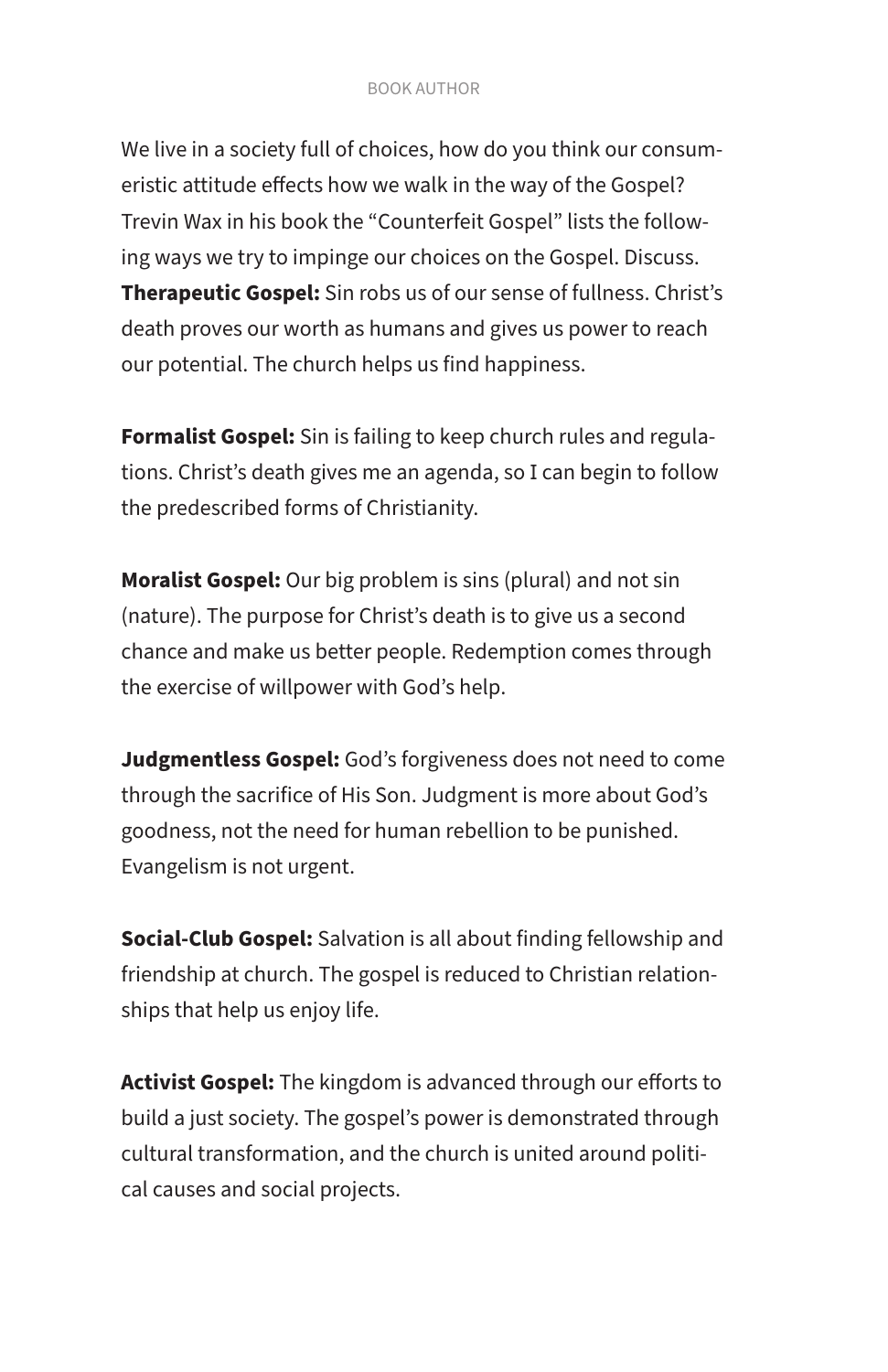**Churchless Gospel:** The focus of salvation is primarily on the individual, in a way that makes the community of faith peripheral to God's purposes. The church is viewed as an option to personal spirituality, or even an obstacle to Christlikeness.

**Mystic Gospel:** Salvation comes through an emotional experience with God. The church is there to help me feel close to God by helping me along in my pursuit of mystical union.

**Quietist Gospel:** Salvation is about spiritual things, not secular matters. Christianity is only about individual life change and is not concerned with society and politics.

How do these "gospels" reflect our choices rather than God's? Notice all these "gospels" are centred partly on truth, and yet they don't relfect the whole truth. If you were to walk in one of these ways how much of a spiritual "limp" would you develop?

#### **Personal study**

Take Some time this week and read the following passages and reflect on how these people "limped" in their walk with the Lord.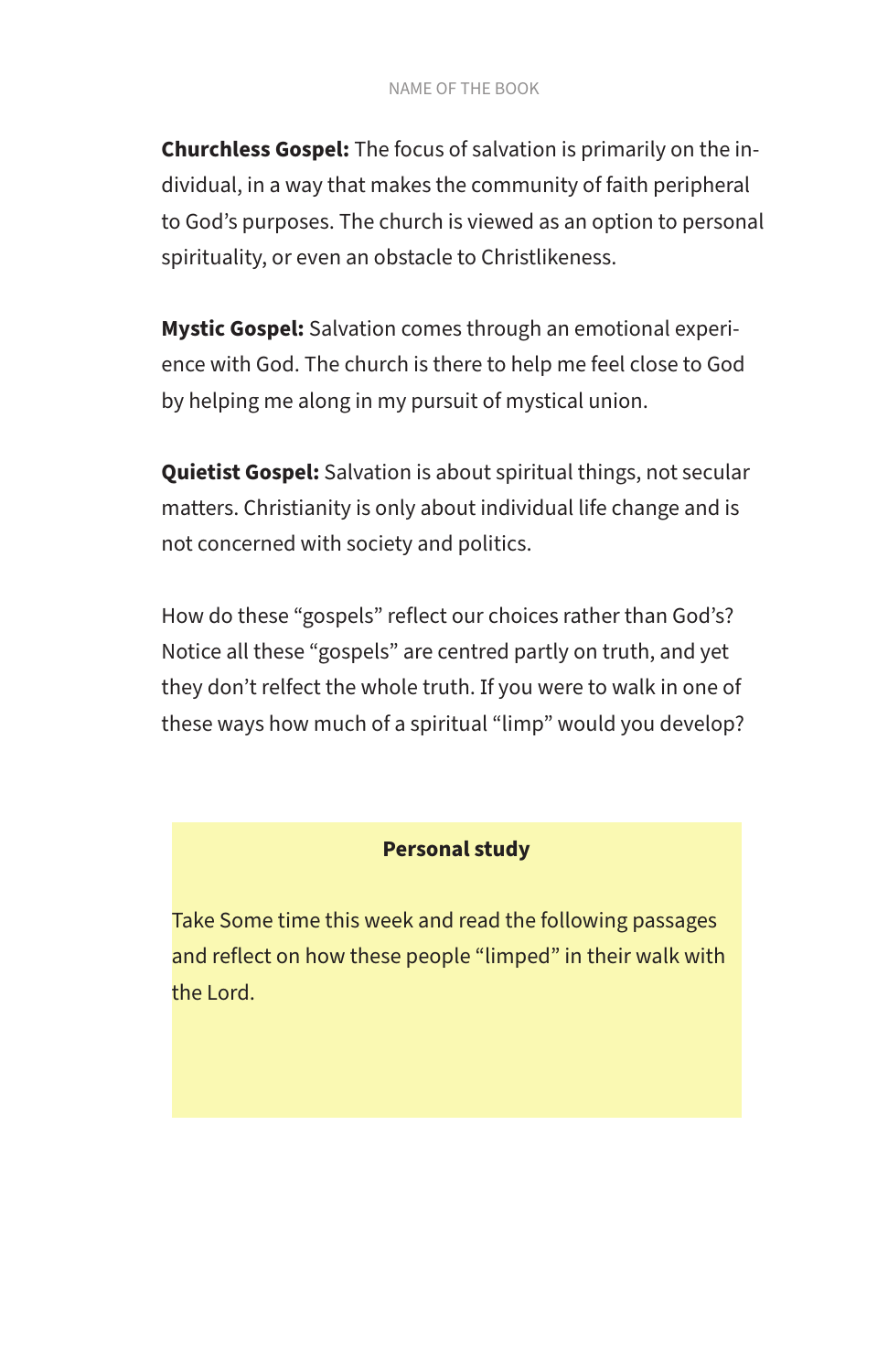#### BOOK AUTHOR

## **Limping from holding onto the past**

*As morning dawned, the angels urged Lot, saying, "Up! Take your wife and your two daughters who are here, lest you be swept away in the punishment of the city."*

 *16 But he lingered. So the men seized him and his wife and his two daughters by the hand, the LORD being merciful to him, and they brought him out and set him outside the city.*

 *17 And as they brought them out, one said, "Escape for your life. Do not look back or stop anywhere in the valley. Escape to the hills, lest you be swept away."*

 *18 And Lot said to them, "Oh, no, my lords.*

 *19 Behold, your servant has found favor in your sight, and you have shown me great kindness in saving my life. But I cannot escape to the hills, lest the disaster overtake me and I die. 20 Behold, this city is near enough to flee to, and it is a little one. Let me escape there-- is it not a little one?-- and my life will be saved!"*

 *21 He said to him, "Behold, I grant you this favor also, that I will not overthrow the city of which you have spoken.*

 *22 Escape there quickly, for I can do nothing till you arrive there." Therefore the name of the city was called Zoar.*

 *23 The sun had risen on the earth when Lot came to Zoar.*

 *24 Then the LORD rained on Sodom and Gomorrah sulfur and fire from the LORD out of heaven.*

 *25 And he overthrew those cities, and all the valley, and all the inhabitants of the cities, and what grew on the ground.*

 *26 But Lot's wife, behind him, looked back, and she became a pillar of salt.*

(Genesis. 19:15-27 ESV)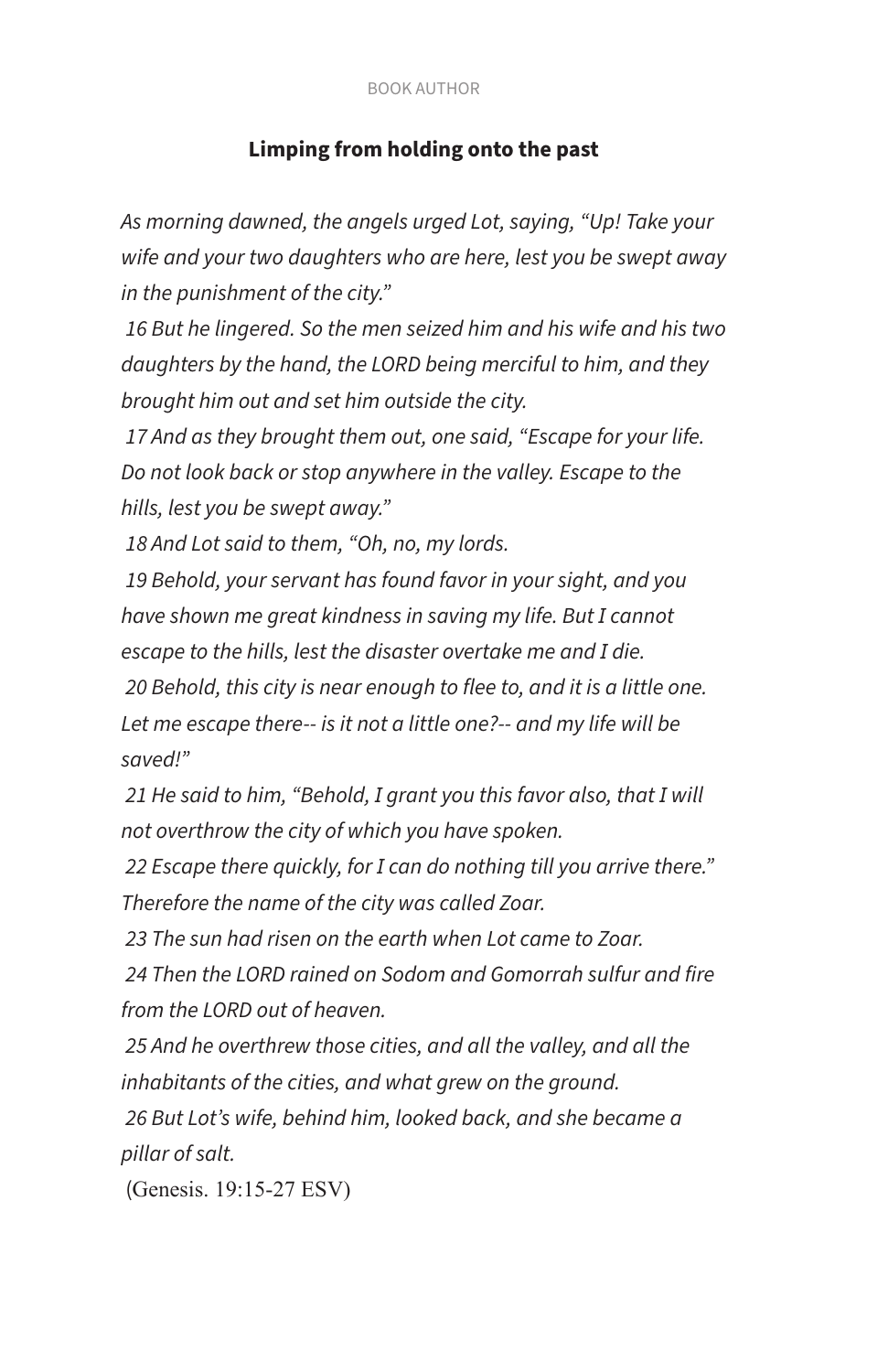#### **Reflection**

Do I have anything in my past I am lingering over and am reluctant to let go of despite the Lord's urging to do so?

\_\_\_\_\_\_\_\_\_\_\_\_\_\_\_\_\_\_\_\_\_\_\_\_\_\_\_\_\_\_\_\_\_\_\_\_\_\_\_\_\_\_\_\_\_\_\_\_\_\_\_ \_\_\_\_\_\_\_\_\_\_\_\_\_\_\_\_\_\_\_\_\_\_\_\_\_\_\_\_\_\_\_\_\_\_\_\_\_\_\_\_\_\_\_\_\_\_\_\_\_\_\_ \_\_\_\_\_\_\_\_\_\_\_\_\_\_\_\_\_\_\_\_\_\_\_\_\_\_\_\_\_\_\_\_\_\_\_\_\_\_\_\_\_\_\_\_\_\_\_\_\_\_\_ \_\_\_\_\_\_\_\_\_\_\_\_\_\_\_\_\_\_\_\_\_\_\_\_\_\_\_\_\_\_\_\_\_\_\_\_\_\_\_\_\_\_\_\_\_\_\_\_\_\_\_ \_\_\_\_\_\_\_\_\_\_\_\_\_\_\_\_\_\_\_\_\_\_\_\_\_\_\_\_\_\_\_\_\_\_\_\_\_\_\_\_\_\_\_\_\_\_\_\_\_\_\_

# **Limping from holding onto the present**

*And as he was setting out on his journey, a man ran up and knelt before him and asked him, "Good Teacher, what must I do to inherit eternal life?"*

 *18 And Jesus said to him, "Why do you call me good? No one is good except God alone.*

 *19 You know the commandments: 'Do not murder, Do not commit adultery, Do not steal, Do not bear false witness, Do not defraud, Honor your father and mother.'"*

 *20 And he said to him, "Teacher, all these I have kept from my youth."*

 *21 And Jesus, looking at him, loved him, and said to him, "You lack one thing: go, sell all that you have and give to the poor, and you will have treasure in heaven; and come, follow me." 22 Disheartened by the saying, he went away sorrowful, for he had great possessions.*  (Mark. 10:17-22 ESV)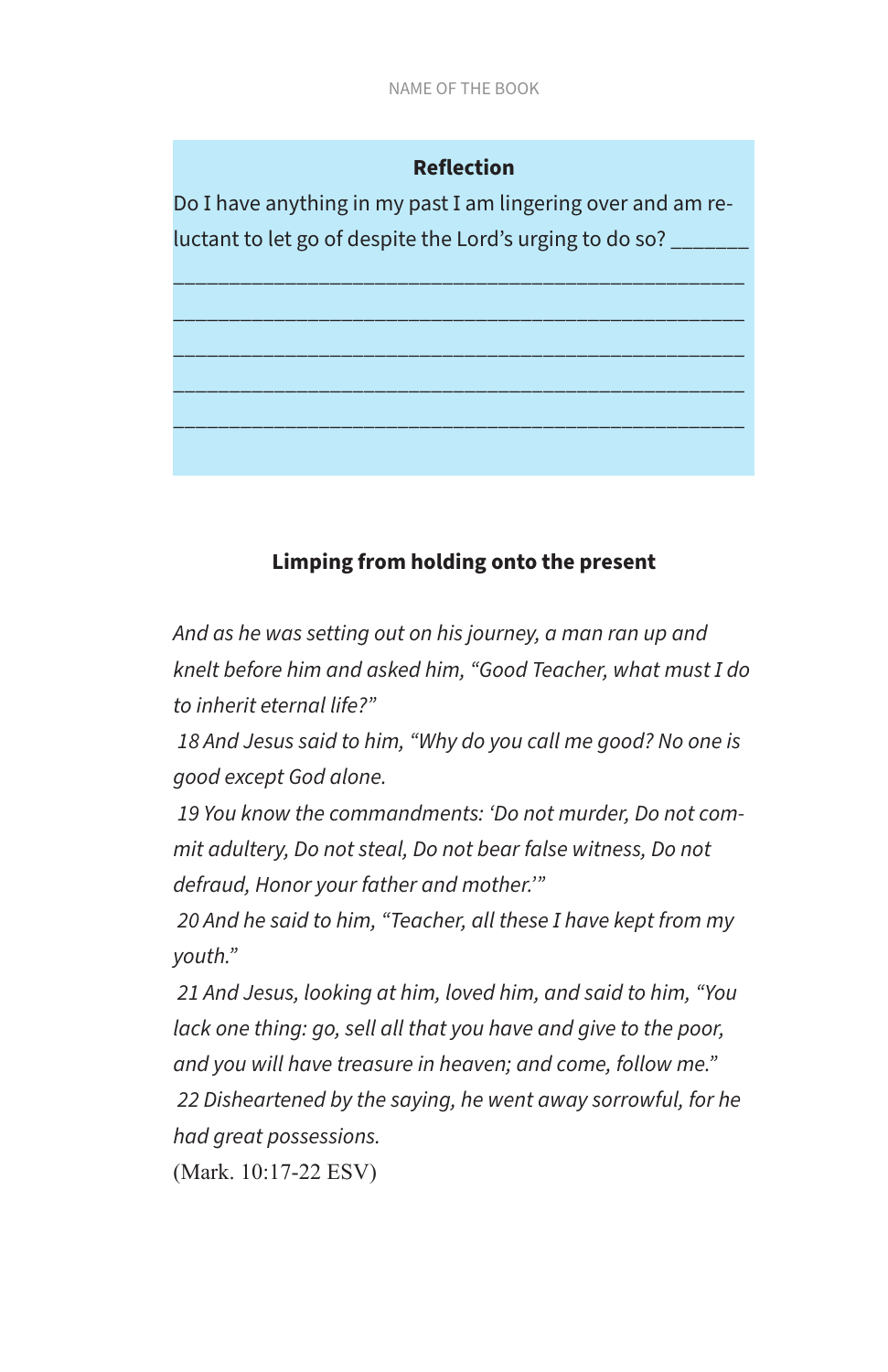#### **Reflection**

Do I have anything in my present I am trying to drag along that Jesus says let go of?

 $\overline{\phantom{a}}$ 

\_\_\_\_\_\_\_\_\_\_\_\_\_\_\_\_\_\_\_\_\_\_\_\_\_\_\_\_\_\_\_\_\_\_\_\_\_\_\_\_\_\_\_\_\_\_\_\_\_\_\_

\_\_\_\_\_\_\_\_\_\_\_\_\_\_\_\_\_\_\_\_\_\_\_\_\_\_\_\_\_\_\_\_\_\_\_\_\_\_\_\_\_\_\_\_\_\_\_\_\_\_\_ \_\_\_\_\_\_\_\_\_\_\_\_\_\_\_\_\_\_\_\_\_\_\_\_\_\_\_\_\_\_\_\_\_\_\_\_\_\_\_\_\_\_\_\_\_\_\_\_\_\_\_ \_\_\_\_\_\_\_\_\_\_\_\_\_\_\_\_\_\_\_\_\_\_\_\_\_\_\_\_\_\_\_\_\_\_\_\_\_\_\_\_\_\_\_\_\_\_\_\_\_\_\_ \_\_\_\_\_\_\_\_\_\_\_\_\_\_\_\_\_\_\_\_\_\_\_\_\_\_\_\_\_\_\_\_\_\_\_\_\_\_\_\_\_\_\_\_\_\_\_\_\_\_\_

## **Limping from not staying focused on the future**

*"Then the kingdom of heaven will be like ten virgins who took their lamps and went to meet the bridegroom.*

 *2 Five of them were foolish, and five were wise.*

 *3 For when the foolish took their lamps, they took no oil with them,*

 *4 but the wise took flasks of oil with their lamps.*

 *5 As the bridegroom was delayed, they all became drowsy and slept.*

 *6 But at midnight there was a cry, 'Here is the bridegroom! Come out to meet him.'*

 *7 Then all those virgins rose and trimmed their lamps. 8 And the foolish said to the wise, 'Give us some of your oil, for our lamps are going out.'*

 *9 But the wise answered, saying, 'Since there will not be enough for us and for you, go rather to the dealers and buy for yourselves.'*

 *10 And while they were going to buy, the bridegroom came, and those who were ready went in with him to the marriage*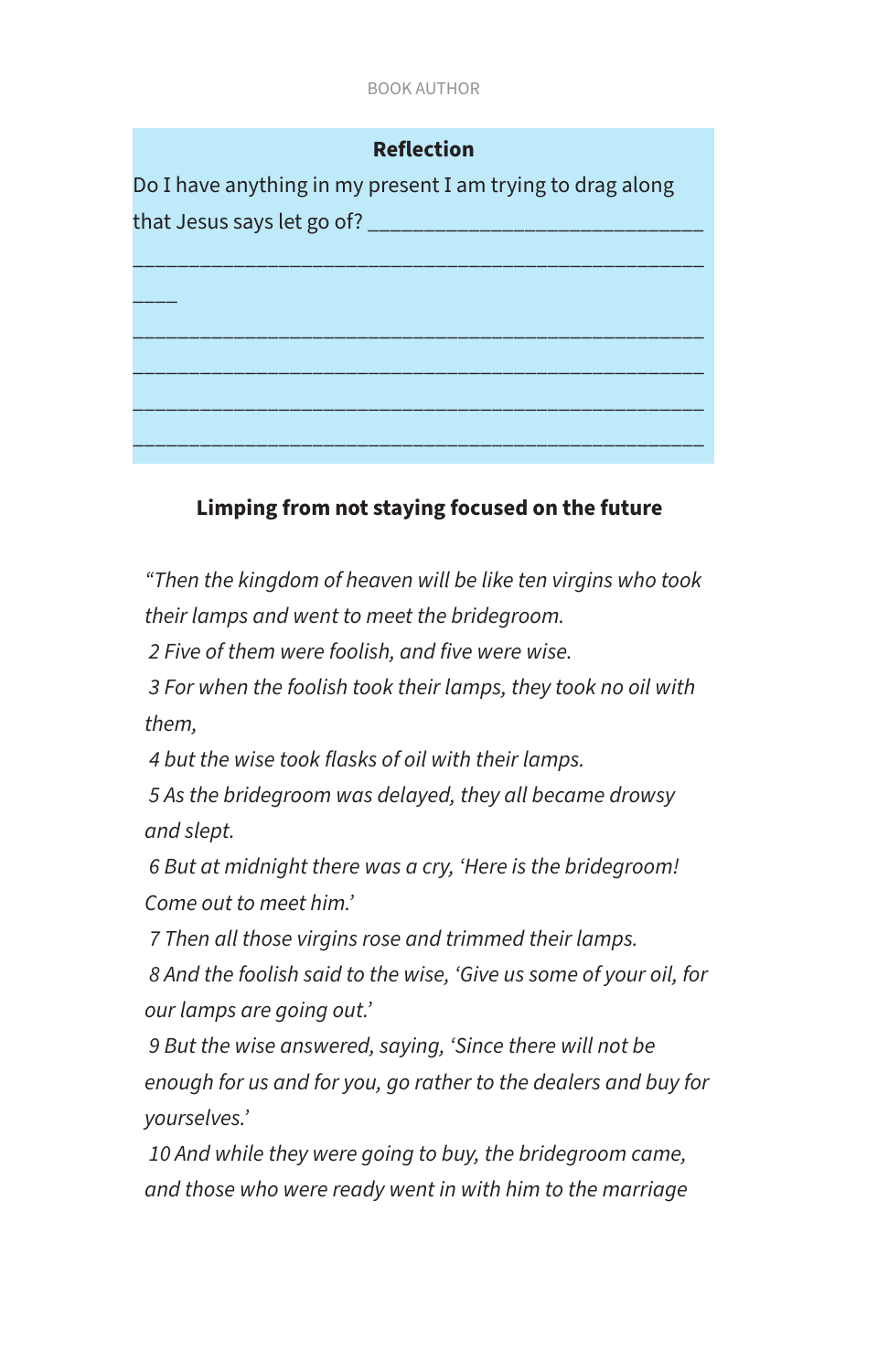*feast, and the door was shut.*

 *11 Afterward the other virgins came also, saying, 'Lord, lord, open to us.'*

 *12 But he answered, 'Truly, I say to you, I do not know you.' 13 Watch therefore, for you know neither the day nor the hour.* (Matthew. 25:1-13 ESV)

# **Reflection**

\_\_\_\_\_\_\_\_\_\_\_\_\_\_\_\_\_\_\_\_\_\_\_\_\_\_\_\_\_\_\_\_\_\_\_\_\_\_\_\_\_\_\_\_\_\_\_\_\_\_\_ \_\_\_\_\_\_\_\_\_\_\_\_\_\_\_\_\_\_\_\_\_\_\_\_\_\_\_\_\_\_\_\_\_\_\_\_\_\_\_\_\_\_\_\_\_\_\_\_\_\_\_ \_\_\_\_\_\_\_\_\_\_\_\_\_\_\_\_\_\_\_\_\_\_\_\_\_\_\_\_\_\_\_\_\_\_\_\_\_\_\_\_\_\_\_\_\_\_\_\_\_\_\_ \_\_\_\_\_\_\_\_\_\_\_\_\_\_\_\_\_\_\_\_\_\_\_\_\_\_\_\_\_\_\_\_\_\_\_\_\_\_\_\_\_\_\_\_\_\_\_\_\_\_\_ \_\_\_\_\_\_\_\_\_\_\_\_\_\_\_\_\_\_\_\_\_\_\_\_\_\_\_\_\_\_\_\_\_\_\_\_\_\_\_\_\_\_\_\_\_\_\_\_\_\_\_ \_\_\_\_\_\_\_\_\_\_\_\_\_\_\_\_\_\_\_\_\_\_\_\_\_\_\_\_\_\_\_\_\_\_\_\_\_\_\_\_\_\_\_\_\_\_\_\_\_\_\_

Does my future destination keep me striding forwards?

# **REAP Method of studying Scripture**

#### **READ**

Find the passages for today's reading in the Bible Reading Plan. Read the passages with an open heart, asking the Holy Spirit to give you words of encouragement, direction, and correction (2 Timothy 3:16). Underline the verses that seem important and that God is using to speak to you.

#### **EXAMINE**

Spend some time reflecting and writing about what you've read. Write down one or two of the key verses that